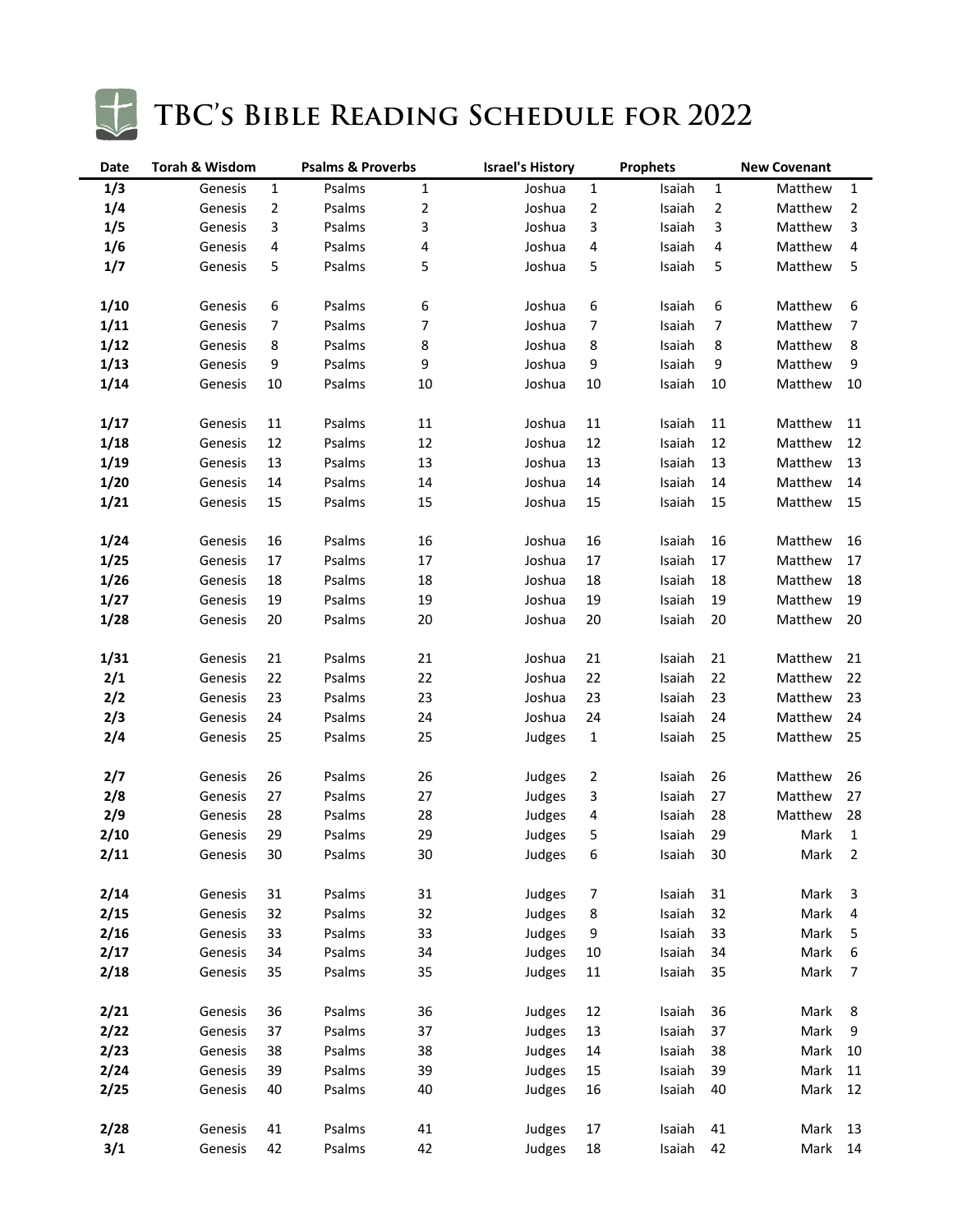| 3/2  | Genesis | 43 | Psalms | 43 | Judges   | 19             | Isaiah   | 43 | Mark | 15                      |
|------|---------|----|--------|----|----------|----------------|----------|----|------|-------------------------|
| 3/3  | Genesis | 44 | Psalms | 44 | Judges   | 20             | Isaiah   | 44 | Mark | 16                      |
| 3/4  | Genesis | 45 | Psalms | 45 | Judges   | 21             | Isaiah   | 45 | Luke | $\mathbf 1$             |
|      |         |    |        |    |          |                |          |    |      |                         |
| 3/2  | Genesis | 46 | Psalms | 46 | Ruth     | 1              | Isaiah   | 46 | Luke | $\overline{2}$          |
| 3/3  | Genesis | 47 | Psalms | 47 | Ruth     | $\overline{2}$ | Isaiah   | 47 | Luke | 3                       |
| 3/4  | Genesis | 48 | Psalms | 48 | Ruth     | 3              | Isaiah   | 48 | Luke | $\overline{\mathbf{4}}$ |
| 3/5  | Genesis | 49 | Psalms | 49 | Ruth     | 4              | Isaiah   | 49 | Luke | 5                       |
| 3/6  | Genesis | 50 | Psalms | 50 | 1 Samuel | 1              | Isaiah   | 50 | Luke | $\boldsymbol{6}$        |
| 3/9  | Exodus  | 1  | Psalms | 51 | 1 Samuel | 2              | Isaiah   | 51 | Luke | 7                       |
| 3/10 | Exodus  | 2  | Psalms | 52 | 1 Samuel | 3              | Isaiah   | 52 | Luke | $\bf 8$                 |
| 3/11 | Exodus  | 3  | Psalms | 53 | 1 Samuel | 4              | Isaiah   | 53 | Luke | $\boldsymbol{9}$        |
| 3/12 | Exodus  | 4  | Psalms | 54 | 1 Samuel | 5              | Isaiah   | 54 | Luke | 10                      |
| 3/13 | Exodus  | 5  | Psalms | 55 | 1 Samuel | 6              | Isaiah   | 55 | Luke | 11                      |
| 3/16 | Exodus  | 6  | Psalms | 56 | 1 Samuel | 7              | Isaiah   | 56 | Luke | 12                      |
| 3/17 | Exodus  | 7  | Psalms | 57 | 1 Samuel | 8              | Isaiah   | 57 | Luke | 13                      |
| 3/18 | Exodus  | 8  | Psalms | 58 | 1 Samuel | 9              | Isaiah   | 58 | Luke | 14                      |
| 3/19 | Exodus  | 9  | Psalms | 59 | 1 Samuel | 10             | Isaiah   | 59 | Luke | 15                      |
| 3/20 | Exodus  | 10 | Psalms | 60 | 1 Samuel | 11             | Isaiah   | 60 | Luke | 16                      |
|      |         |    |        |    |          |                |          |    |      |                         |
| 3/23 | Exodus  | 11 | Psalms | 61 | 1 Samuel | 12             | Isaiah   | 61 | Luke | 17                      |
| 3/24 | Exodus  | 12 | Psalms | 62 | 1 Samuel | 13             | Isaiah   | 62 | Luke | 18                      |
| 3/25 | Exodus  | 13 | Psalms | 63 | 1 Samuel | 14             | Isaiah   | 63 | Luke | 19                      |
| 3/26 | Exodus  | 14 | Psalms | 64 | 1 Samuel | 15             | Isaiah   | 64 | Luke | 20                      |
| 3/27 | Exodus  | 15 | Psalms | 65 | 1 Samuel | 16             | Isaiah   | 65 | Luke | 21                      |
| 3/30 | Exodus  | 16 | Psalms | 66 | 1 Samuel | 17             | Isaiah   | 66 | Luke | 22                      |
| 3/31 | Exodus  | 17 | Psalms | 67 | 1 Samuel | 18             | Jeremiah | 1  | Luke | 23                      |
| 4/1  | Exodus  | 18 | Psalms | 68 | 1 Samuel | 19             | Jeremiah | 2  | Luke | 24                      |
| 4/2  | Exodus  | 19 | Psalms | 69 | 1 Samuel | 20             | Jeremiah | 3  | John | $\mathbf 1$             |
| 4/3  | Exodus  | 20 | Psalms | 70 | 1 Samuel | 21             | Jeremiah | 4  | John | $\mathbf 2$             |
| 4/6  | Exodus  | 21 | Psalms | 71 | 1 Samuel | 22             | Jeremiah | 5  | John | 3                       |
| 4/7  | Exodus  | 22 | Psalms | 72 | 1 Samuel | 23             | Jeremiah |    | John | 4                       |
| 4/8  | Exodus  | 23 | Psalms | 73 | 1 Samuel | 24             | Jeremiah | 7  | John | 5                       |
| 4/9  | Exodus  | 24 | Psalms | 74 | 1 Samuel | 25             | Jeremiah | 8  | John | 6                       |
| 4/10 | Exodus  | 25 | Psalms | 75 | 1 Samuel | 26             | Jeremiah | 9  | John | $\boldsymbol{7}$        |
|      |         |    |        |    |          |                |          |    |      |                         |
| 4/13 | Exodus  | 26 | Psalms | 76 | 1 Samuel | 27             | Jeremiah | 10 | John | 8                       |
| 4/14 | Exodus  | 27 | Psalms | 77 | 1 Samuel | 28             | Jeremiah | 11 | John | 9                       |
| 4/15 | Exodus  | 28 | Psalms | 78 | 1 Samuel | 29             | Jeremiah | 12 | John | 10                      |
| 4/16 | Exodus  | 29 | Psalms | 79 | 1 Samuel | 30             | Jeremiah | 13 | John | 11                      |
| 4/17 | Exodus  | 30 | Psalms | 80 | 1 Samuel | 31             | Jeremiah | 14 | John | 12                      |
| 4/20 | Exodus  | 31 | Psalms | 81 | 2 Samuel | 1              | Jeremiah | 15 | John | 13                      |
| 4/21 | Exodus  | 32 | Psalms | 82 | 2 Samuel | $\overline{2}$ | Jeremiah | 16 | John | 14                      |
| 4/22 | Exodus  | 33 | Psalms | 83 | 2 Samuel | 3              | Jeremiah | 17 | John | 15                      |
| 4/23 | Exodus  | 34 | Psalms | 84 | 2 Samuel | 4              | Jeremiah | 18 | John | 16                      |
| 4/24 | Exodus  | 35 | Psalms | 85 | 2 Samuel | 5              | Jeremiah | 19 | John | 17                      |
| 4/27 | Exodus  | 36 | Psalms | 86 | 2 Samuel | 6              | Jeremiah | 20 | John | 18                      |
| 4/28 | Exodus  | 37 | Psalms | 87 | 2 Samuel | 7              | Jeremiah | 21 | John | 19                      |
| 4/29 | Exodus  | 38 | Psalms | 88 | 2 Samuel | 8              | Jeremiah | 22 | John | 20                      |
| 4/30 | Exodus  | 39 | Psalms | 89 | 2 Samuel | 9              | Jeremiah | 23 | John | 21                      |
|      |         |    |        |    |          |                |          |    |      |                         |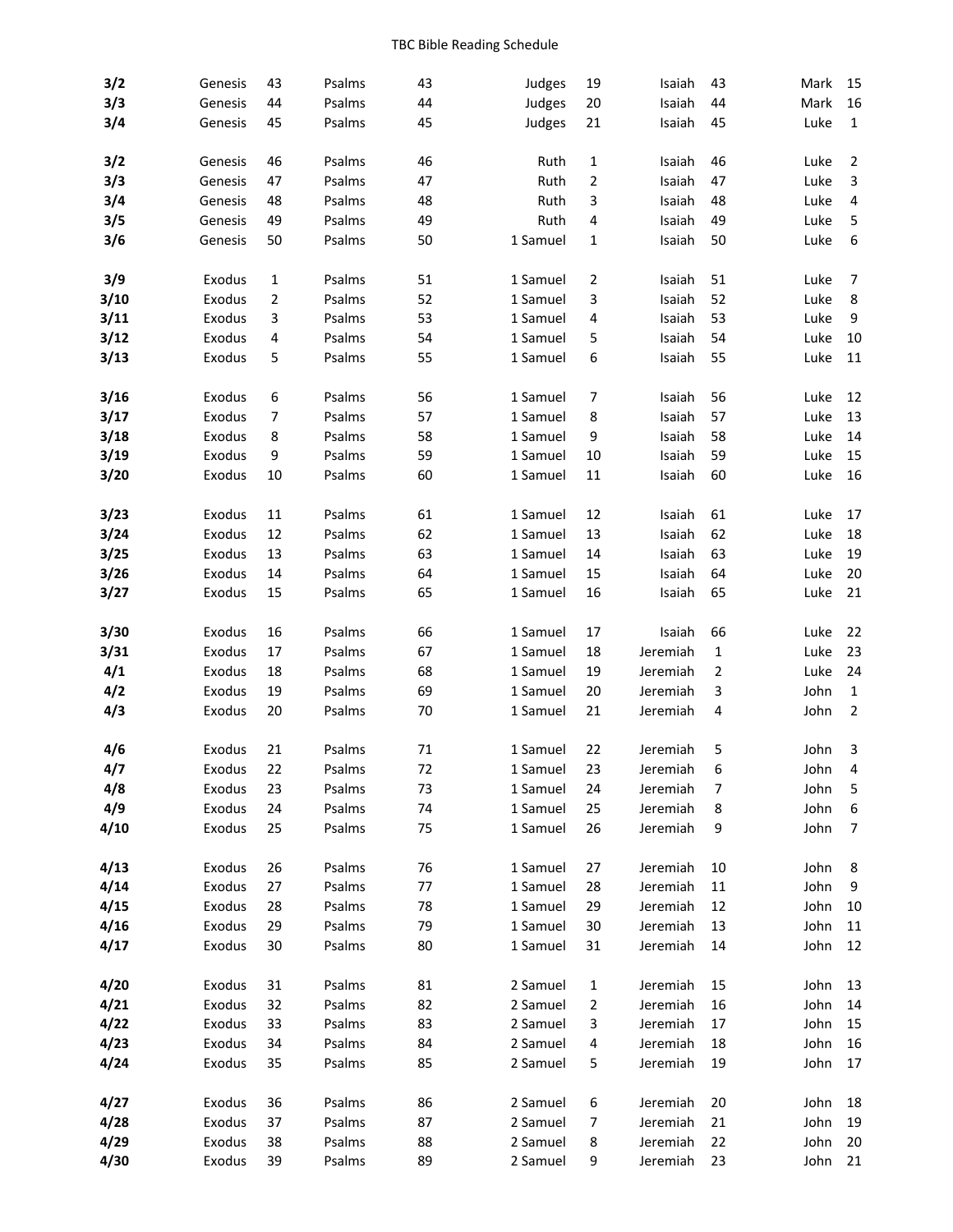| 5/1   | Exodus         | 40 | Psalms | 90        | 2 Samuel | 10             | Jeremiah | 24             | Acts   | $\mathbf{1}$            |
|-------|----------------|----|--------|-----------|----------|----------------|----------|----------------|--------|-------------------------|
| 5/4   | Leviticus      | 1  | Psalms | 91        | 2 Samuel | 11             | Jeremiah | 25             | Acts   | $\overline{2}$          |
| 5/5   | Leviticus      | 2  | Psalms | 92        | 2 Samuel | 12             | Jeremiah | 26             | Acts   | 3                       |
| 5/6   | Leviticus      | 3  | Psalms | 93        | 2 Samuel | 13             | Jeremiah | 27             | Acts   | $\overline{\mathbf{4}}$ |
| 5/7   | Leviticus      | 4  | Psalms | 94        | 2 Samuel | 14             | Jeremiah | 28             | Acts   | $\mathsf S$             |
| 5/8   | Leviticus      | 5  | Psalms | 95        | 2 Samuel | 15             | Jeremiah | 29             | Acts   | $\boldsymbol{6}$        |
|       |                |    |        |           |          |                |          |                |        |                         |
| 5/11  | Leviticus      | 6  | Psalms | 96        | 2 Samuel | 16             | Jeremiah | 30             | Acts   | 7                       |
| 5/12  | Leviticus      | 7  | Psalms | 97        | 2 Samuel | 17             | Jeremiah | 31             | Acts   | $\bf 8$                 |
| 5/13  | Leviticus      | 8  | Psalms | 98        | 2 Samuel | 18             | Jeremiah | 32             | Acts   | 9                       |
| 5/14  | Leviticus      | 9  | Psalms | 99        | 2 Samuel | 19             | Jeremiah | 33             | Acts   | 10                      |
| 5/15  | Leviticus      | 10 | Psalms | 100       | 2 Samuel | 20             | Jeremiah | 34             | Acts   | 11                      |
| 5/18  | Leviticus      | 11 | Psalms | 101       | 2 Samuel | 21             | Jeremiah | 35             | Acts   | 12                      |
| 5/19  | Leviticus      | 12 | Psalms | 102       | 2 Samuel | 22             | Jeremiah | 36             | Acts   | 13                      |
| 5/20  | Leviticus      | 13 | Psalms | 103       | 2 Samuel | 23             | Jeremiah | 37             | Acts   | 14                      |
| 5/21  | Leviticus      | 14 | Psalms | 104       | 2 Samuel | 24             | Jeremiah | 38             | Acts   | 15                      |
| 5/22  | Leviticus      | 15 | Psalms | 105       | 1 Kings  | 1              | Jeremiah | 39             | Acts   | 16                      |
|       |                |    |        |           |          |                |          |                |        |                         |
| 5/25  | Leviticus      | 16 | Psalms | 106       | 1 Kings  | $\overline{2}$ | Jeremiah | 40             | Acts   | 17                      |
| 5/26  | Leviticus      | 17 | Psalms | 107       | 1 Kings  | 3              | Jeremiah | 41             | Acts   | 18                      |
| 5/27  | Leviticus      | 18 | Psalms | 108       | 1 Kings  | 4              | Jeremiah | 42             | Acts   | 19                      |
| 5/28  | Leviticus      | 19 | Psalms | 109       | 1 Kings  | 5              | Jeremiah | 43             | Acts   | 20                      |
| 5/29  | Leviticus      | 20 | Psalms | 110       | 1 Kings  | 6              | Jeremiah | 44             | Acts   | 21                      |
| 6/1   | Leviticus      | 21 | Psalms | 111       | 1 Kings  | 7              | Jeremiah | 45             | Acts   | 22                      |
| 6/2   | Leviticus      | 22 | Psalms | 112       | 1 Kings  | 8              | Jeremiah | 46             | Acts   | 23                      |
| 6/3   | Leviticus      | 23 | Psalms | 113       | 1 Kings  | 9              | Jeremiah | 47             | Acts   | 24                      |
| 6/4   | Leviticus      | 24 | Psalms | 114       | 1 Kings  | 10             | Jeremiah | 48             | Acts   | 25                      |
| 6/5   | Leviticus      | 25 | Psalms | 115       | 1 Kings  | 11             | Jeremiah | 49             | Acts   | 26                      |
| 6/8   | Leviticus      | 26 | Psalms | 116       | 1 Kings  | 12             | Jeremiah | 50             | Acts   | 27                      |
| 6/9   | Leviticus      | 27 | Psalms | 117       | 1 Kings  | 13             | Jeremiah | 51             | Acts   | 28                      |
| 6/10  | <b>Numbers</b> | 1  | Psalms | 118       | 1 Kings  | 14             | Jeremiah | 52             | Romans | $\mathbf 1$             |
| 6/11  | <b>Numbers</b> | 2  | Psalms | 119:1-56  | 1 Kings  | 15             | Lam      | 1              | Romans | 2                       |
| 6/12  | Numbers        | 3  | Psalms | $57-112$  | 1 Kings  | 16             | Lam      | $\overline{2}$ | Romans | 3                       |
|       |                |    |        |           |          |                |          |                |        |                         |
| 6/15  | Numbers        | 4  | Psalms | $113-176$ | 1 Kings  | 17             | Lam      | 3              | Romans | 4                       |
| 6/16  | Numbers        | 5  | Psalms | 120       | 1 Kings  | 18             | Lam      | 4              | Romans | 5                       |
| 6/17  | <b>Numbers</b> | 6  | Psalms | 121       | 1 Kings  | 19             | Lam      | 5              | Romans | 6                       |
| 6/18  | Numbers        | 7  | Psalms | 122       | 1 Kings  | 20             | Ezekiel  | 1              | Romans | $\boldsymbol{7}$        |
| 6/19  | Numbers        | 8  | Psalms | 123       | 1 Kings  | 21             | Ezekiel  | 2              | Romans | 8                       |
| 6/22  | Numbers        | 9  | Psalms | 124       | 1 Kings  | 22             | Ezekiel  | 3              | Romans | 9                       |
| 6/23  | Numbers        | 10 | Psalms | 125       | 2 Kings  | 1              | Ezekiel  | 4              | Romans | 10                      |
| 6/24  | Numbers        | 11 | Psalms | 126       | 2 Kings  | 2              | Ezekiel  | 5              | Romans | 11                      |
| 6/25  | Numbers        | 12 | Psalms | 127       | 2 Kings  | 3              | Ezekiel  | 6              | Romans | 12                      |
| 6/26  | Numbers        | 13 | Psalms | 128       | 2 Kings  | 4              | Ezekiel  | 7              | Romans | 13                      |
|       |                |    |        |           |          |                |          |                |        |                         |
| 6/29  | Numbers        | 14 | Psalms | 129       | 2 Kings  | 5              | Ezekiel  | 8              | Romans | 14                      |
| 6/30  | Numbers        | 15 | Psalms | 130       | 2 Kings  | 6              | Ezekiel  | 9              | Romans | 15                      |
| 7/1   | Numbers        | 16 | Psalms | 131       | 2 Kings  | $\overline{7}$ | Ezekiel  | 10             | Romans | 16                      |
| $7/2$ | Numbers        | 17 | Psalms | 132       | 2 Kings  | 8              | Ezekiel  | 11             | 1 Cor  | $\mathbf{1}$            |
| 7/3   | Numbers        | 18 | Psalms | 133       | 2 Kings  | 9              | Ezekiel  | 12             | 1 Cor  | $\mathbf 2$             |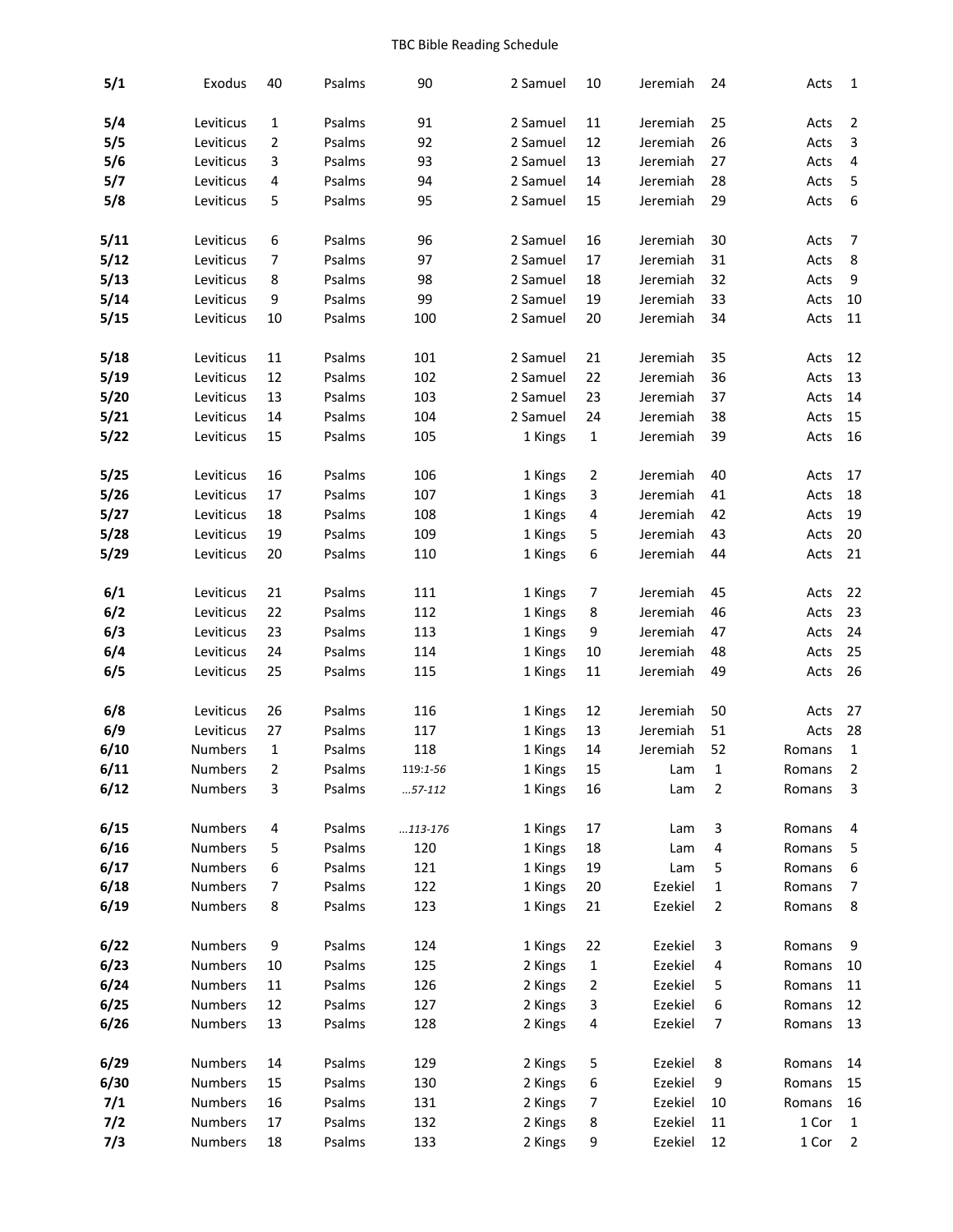| 7/6  | Numbers        | 19             | Psalms   | 134            | 2 Kings      | 10                  | Ezekiel | 13     | 1 Cor       | 3                                                    |
|------|----------------|----------------|----------|----------------|--------------|---------------------|---------|--------|-------------|------------------------------------------------------|
| 7/7  | <b>Numbers</b> | 20             | Psalms   | 135            | 2 Kings      | 11                  | Ezekiel | 14     | 1 Cor       | 4                                                    |
| 7/8  | <b>Numbers</b> | 21             | Psalms   | 136            | 2 Kings      | 12                  | Ezekiel | 15     | 1 Cor       | $\sqrt{5}$                                           |
| 7/9  | <b>Numbers</b> | 22             | Psalms   | 137            | 2 Kings      | 13                  | Ezekiel | 16     | 1 Cor       | $\boldsymbol{6}$                                     |
| 7/10 | Numbers        | 23             | Psalms   | 138            | 2 Kings      | 14                  | Ezekiel | 17     | 1 Cor       | $\overline{7}$                                       |
|      |                |                |          |                |              |                     |         |        |             |                                                      |
| 7/13 | <b>Numbers</b> | 24             | Psalms   | 139            | 2 Kings      | 15                  | Ezekiel | 18     | 1 Cor       | 8                                                    |
| 7/14 | <b>Numbers</b> | 25             | Psalms   | 140            | 2 Kings      | 16                  | Ezekiel | 19     | 1 Cor       | $\boldsymbol{9}$                                     |
| 7/15 | <b>Numbers</b> | 26             | Psalms   | 141            | 2 Kings      | 17                  | Ezekiel | 20     | 1 Cor       | 10                                                   |
| 7/16 | Numbers        | 27             | Psalms   | 142            | 2 Kings      | 18                  | Ezekiel | 21     | 1 Cor       | 11                                                   |
| 7/17 | Numbers        | 28             | Psalms   | 143            | 2 Kings      | 19                  | Ezekiel | 22     | 1 Cor       | 12                                                   |
|      |                |                |          |                |              |                     |         |        |             |                                                      |
| 7/20 | Numbers        | 29             | Psalms   | 144            | 2 Kings      | 20                  | Ezekiel | 23     | 1 Cor       | 13                                                   |
| 7/21 | <b>Numbers</b> | 30             | Psalms   | 145            | 2 Kings      | 21                  | Ezekiel | 24     | 1 Cor       | 14                                                   |
| 7/22 | <b>Numbers</b> | 31             | Psalms   | 146            | 2 Kings      | 22                  | Ezekiel | 25     | 1 Cor       | 15                                                   |
| 7/23 | <b>Numbers</b> | 32             | Psalms   | 147            | 2 Kings      | 23                  | Ezekiel | 26     | 1 Cor       | 16                                                   |
| 7/24 | Numbers        | 33             | Psalms   | 148            |              | 24                  | Ezekiel | 27     | 2 Cor       | $\mathbf{1}$                                         |
|      |                |                |          |                | 2 Kings      |                     |         |        |             |                                                      |
| 7/27 | Numbers        | 34             | Psalms   | 149            | 2 Kings      | 25                  | Ezekiel | 28     | 2 Cor       | $\overline{2}$                                       |
|      |                | 35             | Psalms   | 150            | 1 Chronicles |                     |         | 29     | 2 Cor       |                                                      |
| 7/28 | Numbers        | 36             |          |                | 1 Chronicles | 1<br>$\overline{2}$ | Ezekiel | 30     | 2 Cor       | $\ensuremath{\mathsf{3}}$<br>$\overline{\mathbf{4}}$ |
| 7/29 | Numbers        |                | Proverbs | 1              | 1 Chronicles |                     | Ezekiel |        |             |                                                      |
| 7/30 | Deuteronomy    | $\mathbf{1}$   | Proverbs | $\overline{2}$ |              | 3                   | Ezekiel | 31     | 2 Cor       | 5                                                    |
| 7/31 | Deuteronomy    | $\overline{2}$ | Proverbs | 3              | 1 Chronicles | 4                   | Ezekiel | 32     | 2 Cor       | $\boldsymbol{6}$                                     |
|      |                |                |          |                |              |                     |         |        |             |                                                      |
| 8/3  | Deuteronomy    | 3              | Proverbs | 4              | 1 Chronicles | 5                   | Ezekiel | 33     | 2 Cor       | $\overline{7}$                                       |
| 8/4  | Deuteronomy    | 4              | Proverbs | 5              | 1 Chronicles | 6                   | Ezekiel | 34     | 2 Cor       | 8                                                    |
| 8/5  | Deuteronomy    | 5              | Proverbs | 6              | 1 Chronicles | 7                   | Ezekiel | 35     | 2 Cor       | $\boldsymbol{9}$                                     |
| 8/6  | Deuteronomy    | 6              | Proverbs | 7              | 1 Chronicles | 8                   | Ezekiel | 36     | 2 Cor       | 10                                                   |
| 8/7  | Deuteronomy    | 7              | Proverbs | 8              | 1 Chronicles | 9                   | Ezekiel | 37     | 2 Cor       | 11                                                   |
|      |                |                |          |                |              |                     |         |        |             |                                                      |
| 8/10 | Deuteronomy    | 8              | Proverbs | 9              | 1 Chronicles | 10                  | Ezekiel | 38     | 2 Cor       | 12                                                   |
| 8/11 | Deuteronomy    | 9              | Proverbs | 10             | 1 Chronicles | 11                  | Ezekiel | 39     | 2 Cor       | 13                                                   |
| 8/12 | Deuteronomy    | 10             | Proverbs | $11\,$         | 1 Chronicles | 12                  | Ezekiel | 40     | Galatians   | $\mathbf 1$                                          |
| 8/13 | Deuteronomy    | 11             | Proverbs | 12             | 1 Chronicles | 13                  | Ezekiel | 41     | Galatians   | $\overline{2}$                                       |
| 8/14 | Deuteronomy    | 12             | Proverbs | 13             | 1 Chronicles | 14                  | Ezekiel | 42     | Galatians   | 3                                                    |
|      |                |                |          |                |              |                     |         |        |             |                                                      |
| 8/17 | Deuteronomy    | 13             | Proverbs | 14             | 1 Chronicles | 15                  | Ezekiel | 43     | Galatians   | 4                                                    |
| 8/18 | Deuteronomy    | 14             | Proverbs | 15             | 1 Chronicles | 16                  | Ezekiel | 44     | Galatians   | 5                                                    |
| 8/19 | Deuteronomy    | 15             | Proverbs | 16             | 1 Chronicles | 17                  | Ezekiel | 45     | Galatians   | $\boldsymbol{6}$                                     |
| 8/20 | Deuteronomy    | 16             | Proverbs | 17             | 1 Chronicles | 18                  | Ezekiel | 46     | Ephesians   | $\mathbf{1}$                                         |
| 8/21 | Deuteronomy    | 17             | Proverbs | 18             | 1 Chronicles | 19                  | Ezekiel | 47     | Ephesians   | $\overline{2}$                                       |
|      |                |                |          |                |              |                     |         |        |             |                                                      |
| 8/24 | Deuteronomy    | 18             | Proverbs | 19             | 1 Chronicles | 20                  | Ezekiel | 48     | Ephesians   | 3                                                    |
| 8/25 | Deuteronomy    | 19             | Proverbs | 20             | 1 Chronicles | 21                  | Daniel  | 1      | Ephesians   | $\overline{\mathbf{4}}$                              |
| 8/26 | Deuteronomy    | 20             | Proverbs | 21             | 1 Chronicles | 22                  | Daniel  | 2      | Ephesians   | $\mathsf S$                                          |
| 8/27 | Deuteronomy    | 21             | Proverbs | 22             | 1 Chronicles | 23                  | Daniel  | 3      | Ephesians   | $\boldsymbol{6}$                                     |
| 8/28 | Deuteronomy    | 22             | Proverbs | 23             | 1 Chronicles | 24                  | Daniel  | 4      | Philippians | $\mathbf{1}$                                         |
|      |                |                |          |                |              |                     |         |        |             |                                                      |
| 8/31 | Deuteronomy    | 23             | Proverbs | 24             | 1 Chronicles | 25                  | Daniel  | 5      | Philippians | $\overline{2}$                                       |
| 9/1  | Deuteronomy    | 24             | Proverbs | 25             | 1 Chronicles | 26                  | Daniel  | 6      | Philippians | 3                                                    |
| 9/2  | Deuteronomy    | 25             | Proverbs | 26             | 1 Chronicles | 27                  | Daniel  | 7      | Philippians | $\overline{\mathbf{4}}$                              |
| 9/3  | Deuteronomy    | 26             | Proverbs | 27             | 1 Chronicles | 28                  | Daniel  | 8      | Colossians  | $\mathbf{1}$                                         |
| 9/4  | Deuteronomy    | 27             | Proverbs | 28             | 1 Chronicles | 29                  | Daniel  | 9      | Colossians  | $\overline{2}$                                       |
|      |                |                |          |                |              |                     |         |        |             |                                                      |
| 9/7  | Deuteronomy    | 28             | Proverbs | 29             | 2 Chronicles | 1                   | Daniel  | 10     | Colossians  | 3                                                    |
| 9/8  | Deuteronomy    | 29             | Proverbs | $30\,$         | 2 Chronicles | 2                   | Daniel  | $11\,$ | Colossians  | 4                                                    |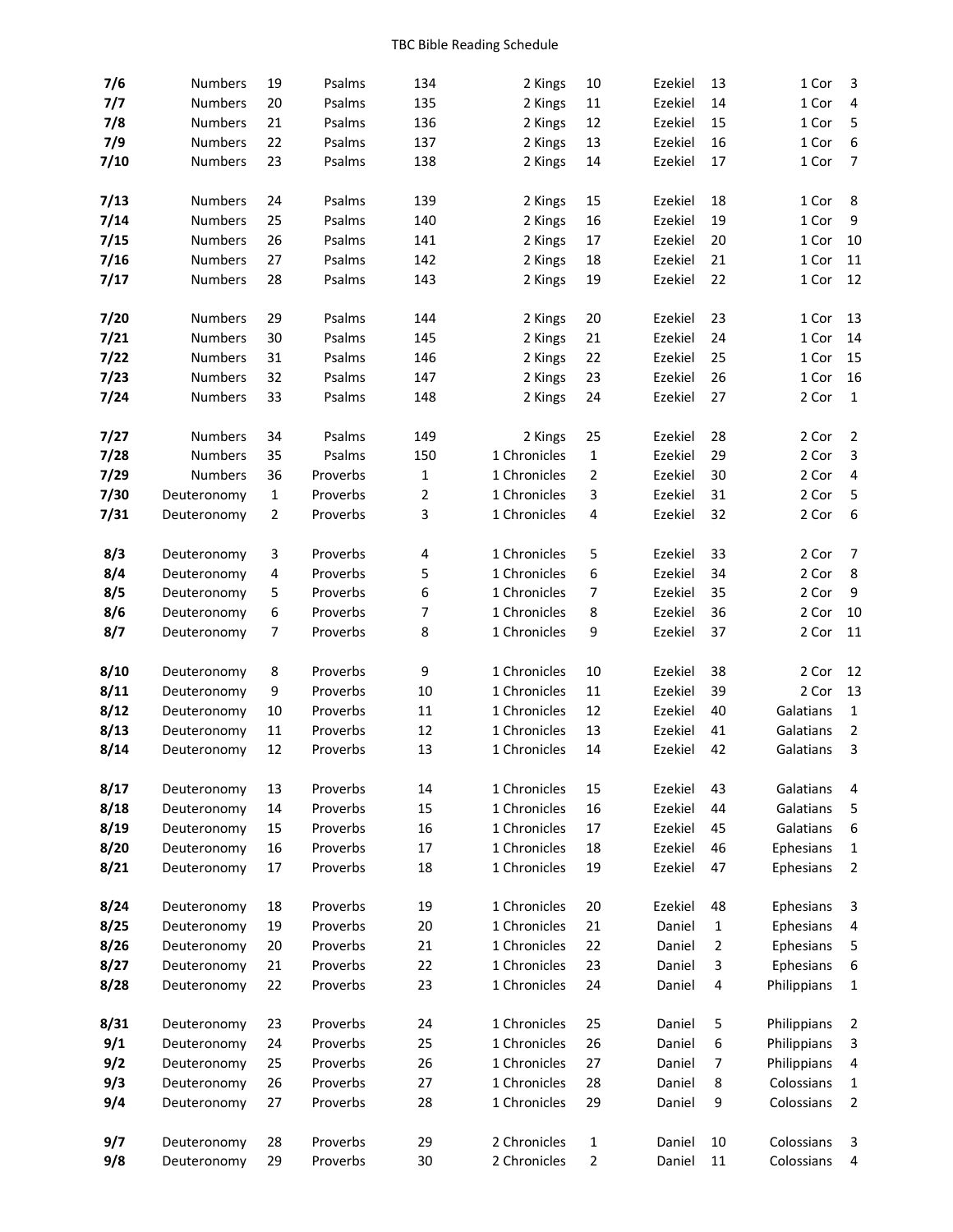| 9/9   | Deuteronomy | 30 | Proverbs | 31 | 2 Chronicles | 3              | Daniel    | 12          | 1 Thess   | $\mathbf{1}$            |
|-------|-------------|----|----------|----|--------------|----------------|-----------|-------------|-----------|-------------------------|
| 9/10  | Deuteronomy | 31 | Psalms   | 1  | 2 Chronicles | 4              | Hosea     | 1           | 1 Thess   | $\overline{2}$          |
| 9/11  | Deuteronomy | 32 | Psalms   | 2  | 2 Chronicles | 5              | Hosea     | 2           | 1 Thess   | $\mathsf 3$             |
| 9/14  | Deuteronomy | 33 | Psalms   | 3  | 2 Chronicles | 6              | Hosea     | 3           | 1 Thess   | 4                       |
| 9/15  | Deuteronomy | 34 | Psalms   | 4  | 2 Chronicles | 7              | Hosea     | 4           | 1 Thess   | $\mathsf S$             |
| 9/16  | Job         | 1  | Psalms   | 5  | 2 Chronicles | 8              | Hosea     | 5           | 2 Thess   | $\mathbf 1$             |
| 9/17  | Job         | 2  | Psalms   | 6  | 2 Chronicles | 9              | Hosea     | 6           | 2 Thess   | $\mathbf 2$             |
| 9/18  | Job         | 3  | Psalms   | 7  | 2 Chronicles | 10             | Hosea     | 7           | 2 Thess   | $\mathsf 3$             |
|       |             |    |          |    |              |                |           |             |           |                         |
| 9/21  | Job         | 4  | Psalms   | 8  | 2 Chronicles | 11             | Hosea     | 8           | 1 Timothy | $\mathbf{1}$            |
| 9/22  | Job         | 5  | Psalms   | 9  | 2 Chronicles | 12             | Hosea     | 9           | 1 Timothy | $\overline{c}$          |
| 9/23  | Job         | 6  | Psalms   | 10 | 2 Chronicles | 13             | Hosea     | 10          | 1 Timothy | 3                       |
| 9/24  | Job         | 7  | Psalms   | 11 | 2 Chronicles | 14             | Hosea     | 11          | 1 Timothy | $\overline{\mathbf{4}}$ |
| 9/25  | Job         | 8  | Psalms   | 12 | 2 Chronicles | 15             | Hosea     | 12          | 1 Timothy | 5                       |
| 9/28  | Job         | 9  | Psalms   | 13 | 2 Chronicles | 16             | Hosea     | 13          | 1 Timothy | 6                       |
| 9/29  | Job         | 10 | Psalms   | 14 | 2 Chronicles | 17             | Hosea     | 14          | 2 Timothy | 1                       |
| 9/30  | Job         | 11 | Psalms   | 15 | 2 Chronicles | 18             | Joel      | $\mathbf 1$ | 2 Timothy | $\mathbf 2$             |
| 10/1  | Job         | 12 | Psalms   | 16 | 2 Chronicles | 19             | Joel      | $\mathbf 2$ | 2 Timothy | 3                       |
| 10/2  | Job         | 13 | Psalms   | 17 | 2 Chronicles | 20             | Joel      | 3           | 2 Timothy | 4                       |
| 10/5  | Job         | 14 | Psalms   | 18 | 2 Chronicles | 21             | Amos      | 1           | Titus     | 1                       |
| 10/6  | Job         | 15 | Psalms   | 19 | 2 Chronicles | 22             | Amos      | 2           | Titus     | $\mathbf 2$             |
| 10/7  | Job         | 16 | Psalms   | 20 | 2 Chronicles | 23             | Amos      | 3           | Titus     | $\mathsf 3$             |
| 10/8  | Job         | 17 | Psalms   | 21 | 2 Chronicles | 24             | Amos      | 4           | Philemon  | $\mathbf 1$             |
| 10/9  | Job         | 18 | Psalms   | 22 | 2 Chronicles | 25             | Amos      | 5           | Hebrews   | $\mathbf 1$             |
| 10/12 | Job         | 19 | Psalms   | 23 | 2 Chronicles | 26             | Amos      | 6           | Hebrews   | $\overline{2}$          |
| 10/13 | Job         | 20 | Psalms   | 24 | 2 Chronicles | 27             | Amos      | 7           | Hebrews   | $\mathsf 3$             |
| 10/14 | Job         | 21 | Psalms   | 25 | 2 Chronicles | 28             | Amos      | 8           | Hebrews   | $\overline{\mathbf{4}}$ |
| 10/15 | Job         | 22 | Psalms   | 26 | 2 Chronicles | 29             | Amos      | 9           | Hebrews   | 5                       |
| 10/16 | Job         | 23 | Psalms   | 27 | 2 Chronicles | 30             | Obadiah   | 1           | Hebrews   | $\boldsymbol{6}$        |
| 10/19 | Job         | 24 | Psalms   | 28 | 2 Chronicles | 31             | Jonah     | 1           | Hebrews   | 7                       |
| 10/20 | Job         | 25 | Psalms   | 29 | 2 Chronicles | 32             | Jonah     | 2           | Hebrews   | 8                       |
| 10/21 | Job         | 26 | Psalms   | 30 | 2 Chronicles | 33             | Jonah     | 3           | Hebrews   | 9                       |
| 10/22 | Job         | 27 | Psalms   | 31 | 2 Chronicles | 34             | Jonah     | 4           | Hebrews   | 10                      |
| 10/23 | Job         | 28 | Psalms   | 32 | 2 Chronicles | 35             | Micah     | 1           | Hebrews   | 11                      |
| 10/26 | Job         | 29 | Psalms   | 33 | 2 Chronicles | 36             | Micah     | 2           | Hebrews   | 12                      |
| 10/27 | Job         | 30 | Psalms   | 34 | Ezra         | 1              | Micah     | 3           | Hebrews   | 13                      |
| 10/28 | Job         | 31 | Psalms   | 35 | Ezra         | 2              | Micah     | 4           | James     | $\mathbf{1}$            |
| 10/29 | Job         | 32 | Psalms   | 36 | Ezra         | 3              | Micah     | 5           | James     | $\overline{2}$          |
| 10/30 | Job         | 33 | Psalms   | 37 | Ezra         | 4              | Micah     | 6           | James     | $\mathsf 3$             |
| 11/2  | Job         | 34 | Psalms   | 38 | Ezra         | 5              | Micah     | 7           | James     | 4                       |
| 11/3  | Job         | 35 | Psalms   | 39 | Ezra         | 6              | Nahum     | 1           | James     | 5                       |
| 11/4  | Job         | 36 | Psalms   | 40 | Ezra         | 7              | Nahum     | 2           | 1 Peter   | $\mathbf 1$             |
| 11/5  | Job         | 37 | Psalms   | 41 | Ezra         | 8              | Nahum     | 3           | 1 Peter   | $\overline{c}$          |
| 11/6  | Job         | 38 | Psalms   | 42 | Ezra         | 9              | Habakkuk  | 1           | 1 Peter   | 3                       |
| 11/9  | Job         | 39 | Psalms   | 43 | Ezra         | 10             | Habakkuk  | 2           | 1 Peter   | 4                       |
| 11/10 | Job         | 40 | Psalms   | 44 | Nehemiah     | $\mathbf{1}$   | Habakkuk  | 3           | 1 Peter   | 5                       |
| 11/11 | Job         | 41 | Psalms   | 45 | Nehemiah     | $\overline{2}$ | Zephaniah | 1           | 2 Peter   | 1                       |
| 11/12 | Job         | 42 | Psalms   | 46 | Nehemiah     | 3              | Zephaniah | 2           | 2 Peter   | $\overline{2}$          |